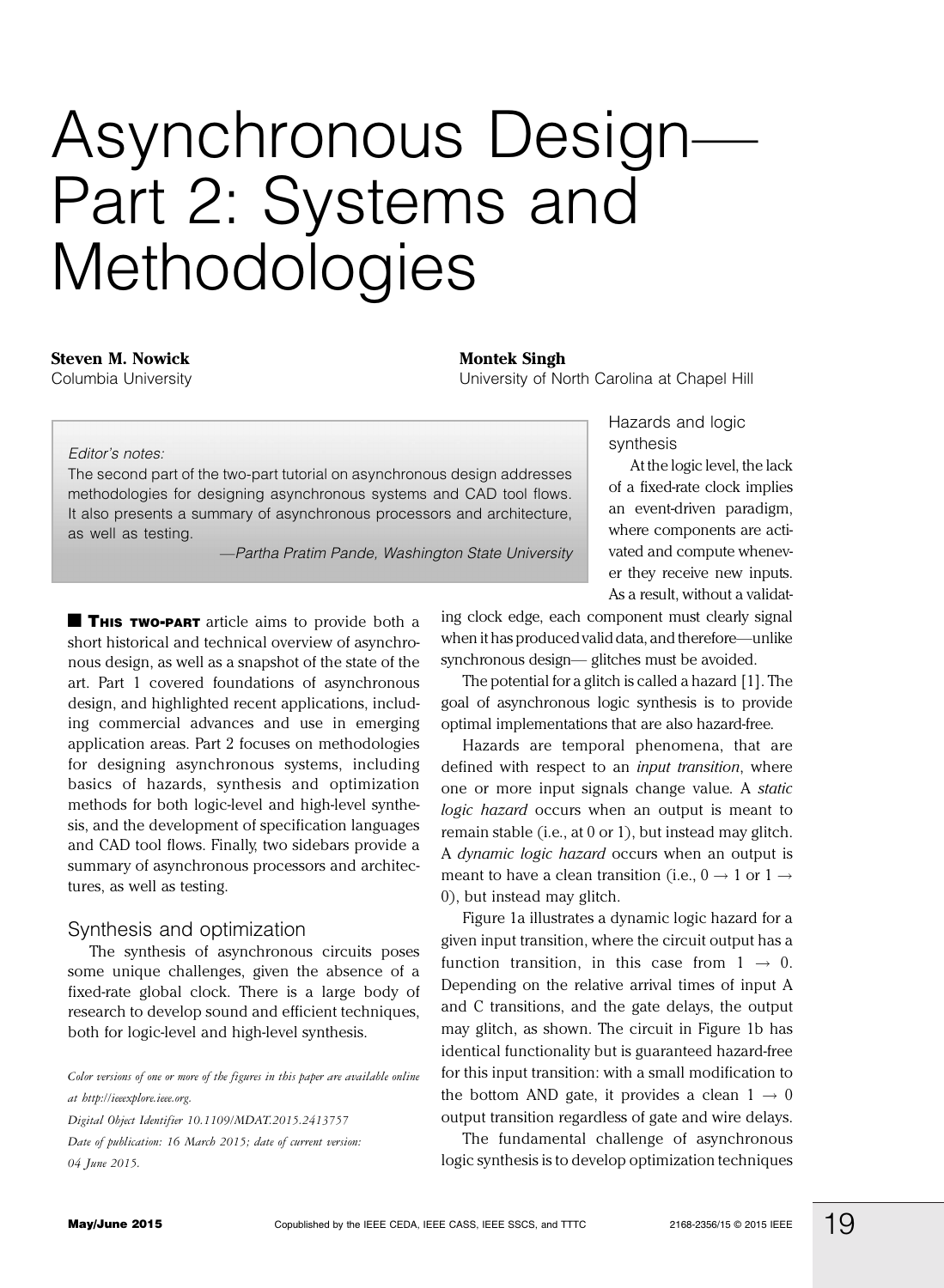

Figure 1. Example of a dynamic logic hazard.

at each level of the classic synthesis flow-two-level logic minimization (i.e., targeting AND/OR or NAND/ NAND structures), multi-level optimization, optimal technology mapping to cell libraries—which simultaneously guarantee hazard-freedom.

Early work on hazards and hazard-free design was developed by Huffman, Unger, McCluskey, Eichelberger and Muller in the 1950s and 1960s, much of which targeted correctness under single-input transitions or highly restricted multiple-input transitions. An exact solution to the two-level hazard-free logic minimization problem was proposed in the early 1990s [1]. Techniques have also been introduced for heuristic two-level hazard-free logic minimization [2], multilevel hazard-free logic minimization [3] (by identifying safe ''hazard-non-increasing'' transformations), and hazard-free technology mapping. A general methodology has been proposed, which identifies, for a given arbitrary Boolean function and set of specified input transitions, whether any hazard-free multi-level implementation exists [4].

Two alternative widely-used approaches for the specification and synthesis of hazard-free asynchronous controllers have been proposed: 1) burstmode (BM) and 2) Petri-net based.

A burst-mode specification, shown in Figure 2a, is a form of an asynchronous Mealy machine [5]. Unlike synchronous specifications, state transitions occur without the notion of clock cycles, but rather are event-driven. Once a specified ''input burst'' of one or more signal transitions arrives, in arbitrary order and time, the specified output changes (i.e., "output burst") are generated, and the machine advances to the next specification state. Burst-mode specifications were first defined and formalized by

Nowick et al., including the first guaranteed hazardfree gate-level synthesis flow [5]. The method built on an earlier more *ad hoc* approach which was used in the design of a large-scale experimental communication coprocessor (see Post Office chip, in ''Processors and Architecture'' sidebar). A latchless architecture is targeted [2], which facilitates low latency, consisting of standard-cell-based combinational logic, and with the state stored on fed-back outputs. (A latch-based architecture was also proposed [5].) A simple hold-time requirement must be met: no input burst may arrive until the machine has stabilized from the previous input burst. This socalled ''generalized fundamental mode'' timing requirement, when handling a multi-input burst, is an extension of classic "fundamental mode" which assumed only single-input changes [2], [5]. Burstmode controllers have been used in a number of applications, including: an experimental low-power infrared communication chip [6] (see example in Figure 2a) and high-performance Post Office communications coprocessor, both from HP Laboratories; control units in the Intel RAPPID project (see Part 1), which includes the use of "extended burstmode (XBM)'' specifications by Yun and Dill; and an experimental laser space measurement chip developed at NASA Goddard.

Petri-net based controller design has also been widely used, especially as supported in the Petrify synthesis flow [7]. Figure 2b illustrates a concurrent controller specification using a State Transition Diagram (STG), a restricted form of Petri net, for a VME bus receiver. This versatile style allows highly concurrent control and interface circuits to be easily specified, with synchronization points and concurrent threads captured explicitly. A quasi-delay insensitive (QDI) timing assumption is used, which requires that, at each wire fanout point in the circuit, each wire fork has roughly equal delay. Beyond this "isochronic fork" assumption, there are no environmental hold-time requirements. This approach grew out of early work by Muller and Varshavsky. The methodology has had wide application, including for a concurrent VME bus controller (see Figure 2b), and for several control circuits in asynchronous ARM processors from the University of Manchester (Amulet3 and 3i, see ''Processors and Architecture''sidebar).

While burst-mode and Petri-net-based methods can often be used to synthesize the same specifications, they build on two distinct views. A BM approach, while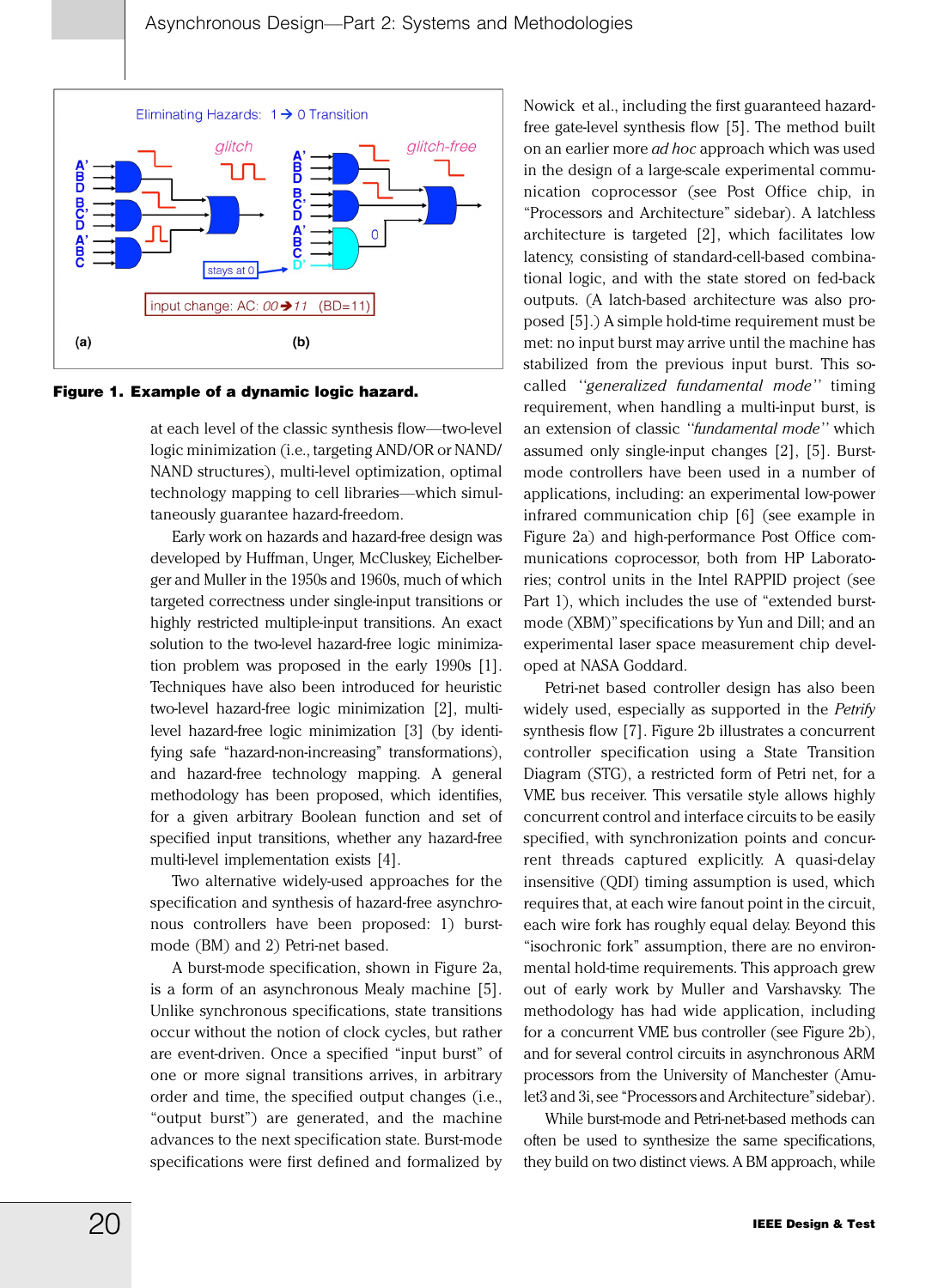

Figure 2. (a) Burst-mode specification and (b) Petri net specification.

allowing significant concurrency in specifications, is fundamentally state-based, as illustrated in Figure 2a, and typically assumes some moderate hold-time environmental timing assumptions. These restrictions allow the development of highly-efficient algorithms [2], [5], which leverage existing synchronous approaches, including exact and heuristic solutions for optimal state assignment and logic minimization, as well as support for handling larger examples [6]. As such, they are especially suitable for high-performance controller design [2], [6] (see also Post Office chip in ''Processors and Architecture'' sidebar). A Petri-netbased approach fundamentally aims at supporting finegrain concurrency in specifications, as illustrated in Figure 2b, and typically targets QDI circuits with no environmental timing assumptions. These techniques do not have direct synchronous antecedents, therefore sophisticated algorithms have been developed to ensure correct state assignment and logic optimization [7]. As such, they are especially suitable for small highly concurrent interface circuits. However, beyond these original center points, each approach has been subsequently broadened, with support for increased concurrency in burst-mode methods using XBM, and to allow support for relative timing and burst-mode assumptions in Petri-net methods.

An alternative approach, called NULL Convention Logic (NCL), introduced by Karl Fant, has been

proposed for the unified synthesis of both control and datapath. In NCL, synchronous netlists are translated directly to equivalent asynchronous dualrail circuits using threshold gates, such as m-of-n cells [8]. Entire asynchronous systems can be designed which are highly robust to process, temperature and voltage (PVT) variability as well as extreme environmental conditions (see Part 1), using a variant of QDI design; however, the circuits tend to have large latency and area overheads due to their dual-rail encoding and complex threshold networks. Several recent optimization strategies have been proposed to significantly reduce these overheads (see "Specification languages and tools'' section, below).

Finally, several approaches have been proposed for timed circuits, which exploit knowledge of environmental and internal delays to significantly optimize designs. A general framework, called ''relative timing [9],'' due to Stevens, Ginosar and Rotem, supports partial ordering requirements between different paths, and was used in the Intel RAPPID project (see Part 1). An alternative approach by Myers and Meng exploits absolute timing information [10].

#### High-level synthesis

High-level synthesis is the automated conversion of an algorithmic description of the behavior of a system into a structural representation. Typically, the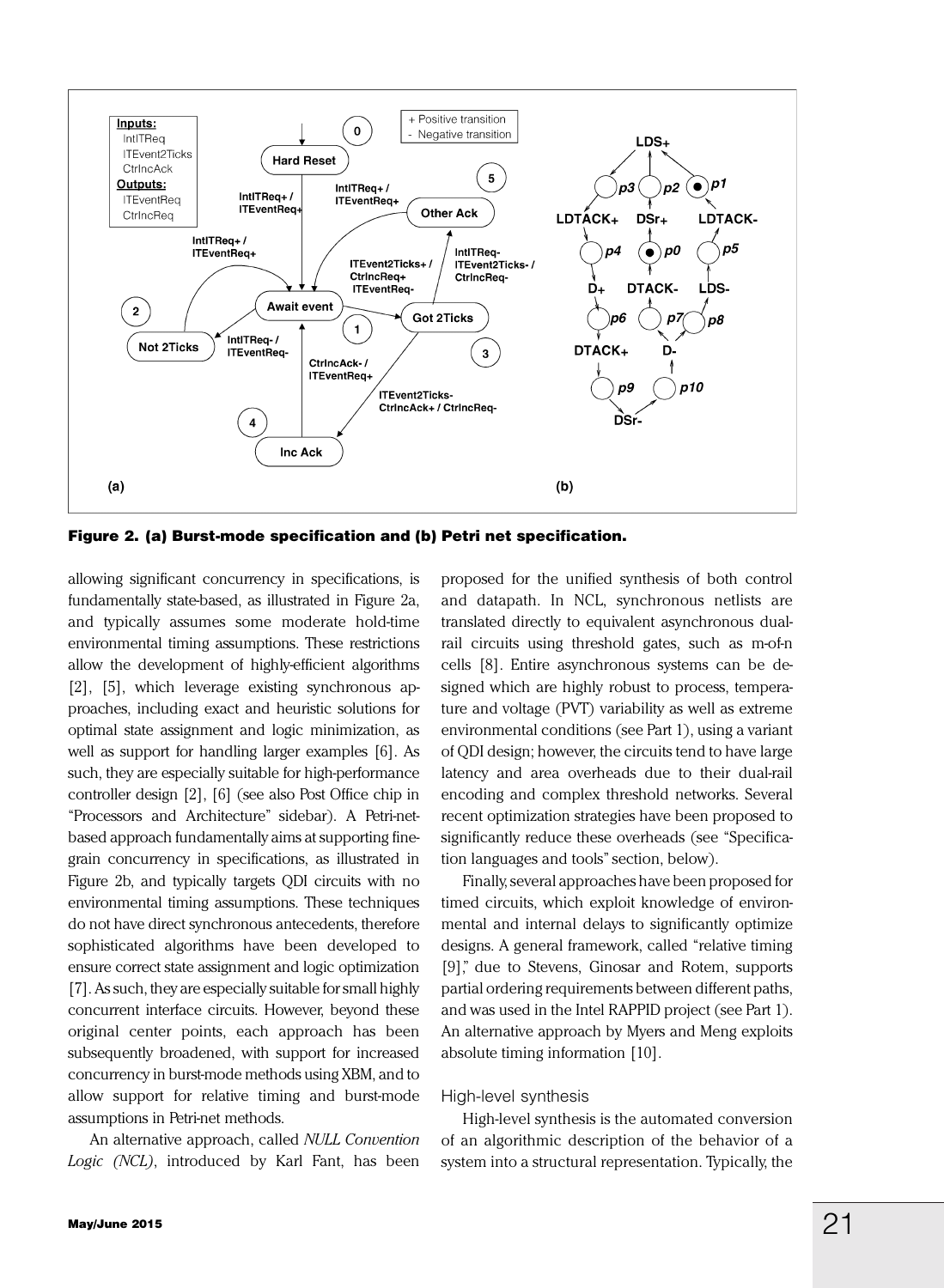system's behavior is specified in a hardware description language (HDL), and then automated tools explore the design space according to cost functions and constraints, resulting in an efficient gate-level implementation that can be handed off to physical design tools.

An early asynchronous approach, called ACK, was developed at the University of Utah [11]. A system is specified at a procedural level using Standard Verilog HDL, with an add-on package of asynchronous channel abstractions, and the compiler maps it to distributed asynchronous control and datapath blocks. Three controller types are supported: burstmode [2], macromodular [12], and microprogrammed control. The compiler implements several automated optimizations, including control partitioning, loop unrolling, sharing of common subexpressions and dead-code elimination. Transformations are back-annotated in the original specification to provide useful designer feedback. The approach was applied to synthesize a complete error decoder for a CD player. Overall, this framework was an important early contribution to the automated synthesis of asynchronous systems, but lacked the ability to optimally target cost functions.

A classic high-level synthesis problem is resource sharing, which aims to determine how a limited set of system resources (ALUs, registers, memories, etc.) can be optimally shared and scheduled among the specified operations so as to minimize a cost function (e.g., latency) under cost constraints (e.g., area). While much work has been done on synchronous resource sharing, the problem is fundamentally different for asynchronous systems. In particular, synchronous resource sharing methods typically schedule all operations at the beginning of clock intervals, yielding a discrete formulation that is often cast as an integer linear programming problem. An asynchronous system, on the other hand, has a continuous time scale: an operation can be scheduled as soon as its operands are available and a resource is ready. An optimal asynchronous schedule cannot be obtained from a synchronous formulation merely through a post-processing step of relaxing the clocking boundaries [13]. Nonetheless, some early asynchronous resource sharing approaches directly adapted the synchronous model, though results were not guaranteed to be optimal.

A truly asynchronous approach must abandon the discrete-time formulation and, instead, must consider

the problem as one of determining a partial ordering of operations. Such a formulation was first proposed by Badia and Cortadella [14] using a heuristic listscheduling approach, where, at each step, the next operation to be scheduled is chosen in a greedy manner, i.e., the one with the longest chain of dependent operations. The approach only handled resource constraints, it did not consider latency constraints. The first exact approach to asynchronous resource sharing was introduced by Hansen and Singh [13], using a branch-and-bound strategy, which also supported sophisticated multi-objective cost functions and constraints, e.g., resource- or area-constrained latency minimization, and latency-constrained area minimization. Subsequent recent extensions and generalizations of this work incorporate energy and power constraints, as well as scalability through a hierarchical partitioning and scheduling approach.

A different flavor of the scheduling problem, where asynchronous approaches have surpassed synchronous ones, is one of optimal scheduling of pipelined loops, i.e., where multiple iterations of an algorithmic loop can execute in an overlapped fashion, called multi-token execution. The goal of this problem is to minimize the cycle time of the entire loop execution, instead of the latency of one loop iteration. The first exact solution, whether synchronous or asynchronous, was introduced by Hansen and Singh [15]. This problem has long been a challenge even in synchronous design, and is much harder than the basic scheduling problem, because one cycle of the schedule can mix-and-match operations from an arbitrary number of successive loop iterations.

## Specification languages and tool flows

A key component in facilitating the practical use of asynchronous design is to provide entry hardware description languages (HDLs) and automated computer-aided design (CAD) tool flows. There have been important advances on both fronts, though more remains to be done.

One of the interesting research challenges has been to resolve the balance between two competing needs: 1) to provide compatibility with existing synchronous specification languages and CAD tool flows, and 2) to design specification languages that best capture the fine-grain concurrency, distributed synchronization, and underlying clockless paradigm of asynchronous systems. For the former approach, there has been a strong push to demonstrate that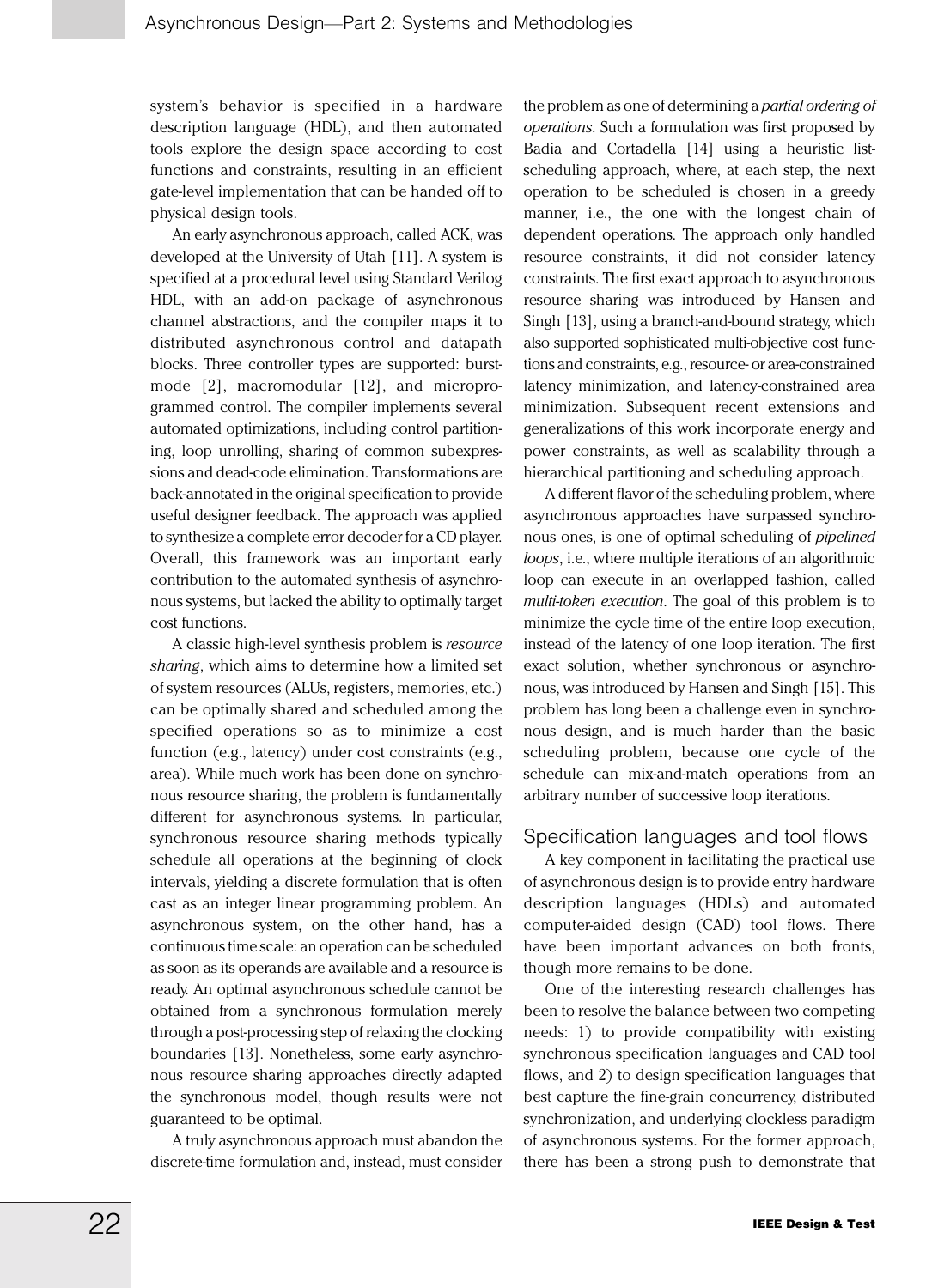# **Processors and Architecture**

Several leading processors from the 1950's to 1970's used asynchronous circuits extensively, including the ILLIAC [1952] and ILLIAC II [1962] (University of Illinois); the Atlas [1962] and MU-5 [1974] (University of Manchester); the DDM-1 dataflow machine<sup>1</sup> [1976] (Al Davis/Burroughs); and designs from the seminal Macromodules project,<sup>2</sup> which enabled the rapid plug-and-play construction of custom systems using pre-existing building blocks [mid 1960's] (Washington University).

The first modern single-chip asynchronous microprocessor was designed by Martin's group at Caltech [1988].<sup>3</sup> This 16-bit RISC processor was developed as a proof-of-concept to demonstrate the CHP compilation approach, and the speed and robustness of QDI circuits. Subsequently, the Amulet1 microprocessor, first in a series, was developed at the University of Manchester by Furber's group [1993] as an asynchronous ARM using micropipelines. Both projects were highly influential, setting a foundation for two decades of technical advances in all aspects of architecture, including pipeline circuits, cache and memory design, speculation, exception handling, and on-chip networks. These first forays were quickly followed by more advanced designs: an 8-bit MIPS R2000-like TITAC-1 [1994] (Nanya's group, Tokyo Institute of Technology); Amulet2e [1997]; TITAC-24 [1997], which features a 32-bit MIPS R2000 microprocessor using a novel 'scalable delay-insensitive' circuit model, allowing parameterized robustness requirements; a fullfeatured 32bit asynchronous R3000 microprocessor called MiniMIPS<sup>3</sup> [1997] (Martin's group, Caltech); and Amulet3i<sup>5</sup> [2000]. The Amulet3i was a true system-on-chip, organized modularly around a flexible asynchronous on-chip bus, and extensible through addition of conventional clocked IP.

Several low-power microcontrollers have also been designed. The asynchronous 8051 microcontroller from Philips<sup>6</sup> not only was a major commercial success, selling over 700 million copies, but also used the first fullyautomated industrial-strength asynchronous design flow (Tangram, later Haste). More recently, Caltech's Lutonium has demonstrated ultra-low-energy operation at less than a nanojoule per instruction.3

Other important milestones, using novel architectures, include the counterflow pipeline processor at Sun Microsystems Laboratories,<sup>7</sup> an asynchronous out-of-order architecture featuring precise exceptions at University of Utah,<sup>8</sup> a super-pipelined multimedia processor at Sharp,<sup>9</sup> the Post Office communication co-processor at HP Laboratories,<sup>10</sup> and a low-power sensor-network processor from Cornell University.11 Asynchronous design has also been used as a foundation for large-scale inter-processor communication, including the Torus routing chip,<sup>12</sup> FLEETzero at Sun Microsystems Laboratories,<sup>13</sup> and the terabit-rate commercial crossbar switches of Intel/Fulcrum.14 Finally, the recent surge of interest in cognitive computing is exemplified by several recent neuromorphic processors — IBM's True-North,<sup>15</sup> Stanford University's Neurogrid (Boahen's group),<sup>16</sup> and University of Manchester's SpiNNaker<sup>17</sup> (Furber's group) — all of which use fully-asynchronous interconnection networks to integrate massively-parallel architectures with thousands —and, eventually, millions— of processing elements.

## **References**

- 1. A. L. Davis, "The architecture and system method of DDM1: A recursively structured data driven machine," in *Proc. 5th ACM ISCA*, 1978, pp. 210–215.
- 2. W. A. Clark and C. E. Molnar, "Macromodular computer systems," in *Computers in Biomedical Research*, vol. 4, R. Stacy and B. Waxman, Eds. New York, NY, USA: Academic, 1974, pp. 45–85.
- 3. A. J. Martin, M. Nystrom, and C. G. Wong, "Three generations of asynchronous microprocessors," *IEEE Des. Test*, vol. 20, no. 6, pp. 9–17, 2003.
- 4. A. Takamura et al., "TITAC-2: An asynchronous 32-Bit microprocessor based on scalable-delay-insensitive model," in *Proc. ICCD*, 1997, pp. 288–294.
- 5. J. D. Garside et al., "AMULET3i—An asynchronous system-on-chip," in *Proc. Int. Symp. Adv. Res. ASYNC*, 2000, pp. 162–175.
- 6. H. van Gageldonk et al., "An asynchronous low-power 80C51 microcontroller," in *Proc. Int. Symp. Adv. Res. ASYNC*, 1998, pp. 96–107.
- 7. R. F. Sproull, I. E. Sutherland, and C. E. Molnar, "The counterflow pipeline processor architecture," IEEE Des. Test, vol. 11, no. 3, pp. 48–59, 1994.
- 8. W. F. Richardson and E. Brunvand, "Precise exception handling for a self-timed processor," in *Proc. ICCD*, 1995, pp. 32–37.
- 9. H. Terada, S. Miyata, and M. Iwata, "DDMPs: Self-timed super-pipelined data-driven multimedia processors," in *Proc. IEEE*, vol. 87, no. 2, pp. 282–295, 1999.
- 10. B. Coates, A. L. Davis, and K. Stevens, "The post office experience: Designing a large asynchronous chip," *IEEE Trans. Very Large Scale Integr. (VLSI) Syst*., vol. 15, no. 3, pp. 341–366, 1993.
- 11. V. Ekanayake et al., "An ultra low power processor for sensor networks," in *Proc. Int. Conf. ASPLOS*, 2004.
- 12. W. J. Dally and C. L. Seitz, "The torus routing chip," *Distrib. Comput*., vol. 1, no. 4, pp. 187–196, 1986.
- 13. W. S. Coates et al., "FLEETzero: An asynchronous switching experiment," in *Proc. Int. Symp. ASYNC*, 2001, pp.173–182.
- 14. M. Davies et al., "A 72-Port 10G ethernet switch/ router using quasi-delay-insensitive asynchronous design," in *Proc. Int. Symp. ASYNC*, 2014, pp.103–104.
- 15. P. Merolla et al., "A million spiking-neuron integrated circuit with a scalable communication network and interface," *Science*, vol. 345, no. 6197, pp. 668–673, 2014.
- 16. B. V. Benjamin et al., "Neurogrid: A mixed-analog-digital multichip system for large-scale neural simulations," in *Proc. IEEE*, vol. 102, no. 5, pp. 699–716, 2014.
- 17. S. B. Furber et al., "Overview of the SpiNNaker system architecture," *IEEE Trans. Comput*., vol. 62, no. 12, pp. 2454–2467, 2013.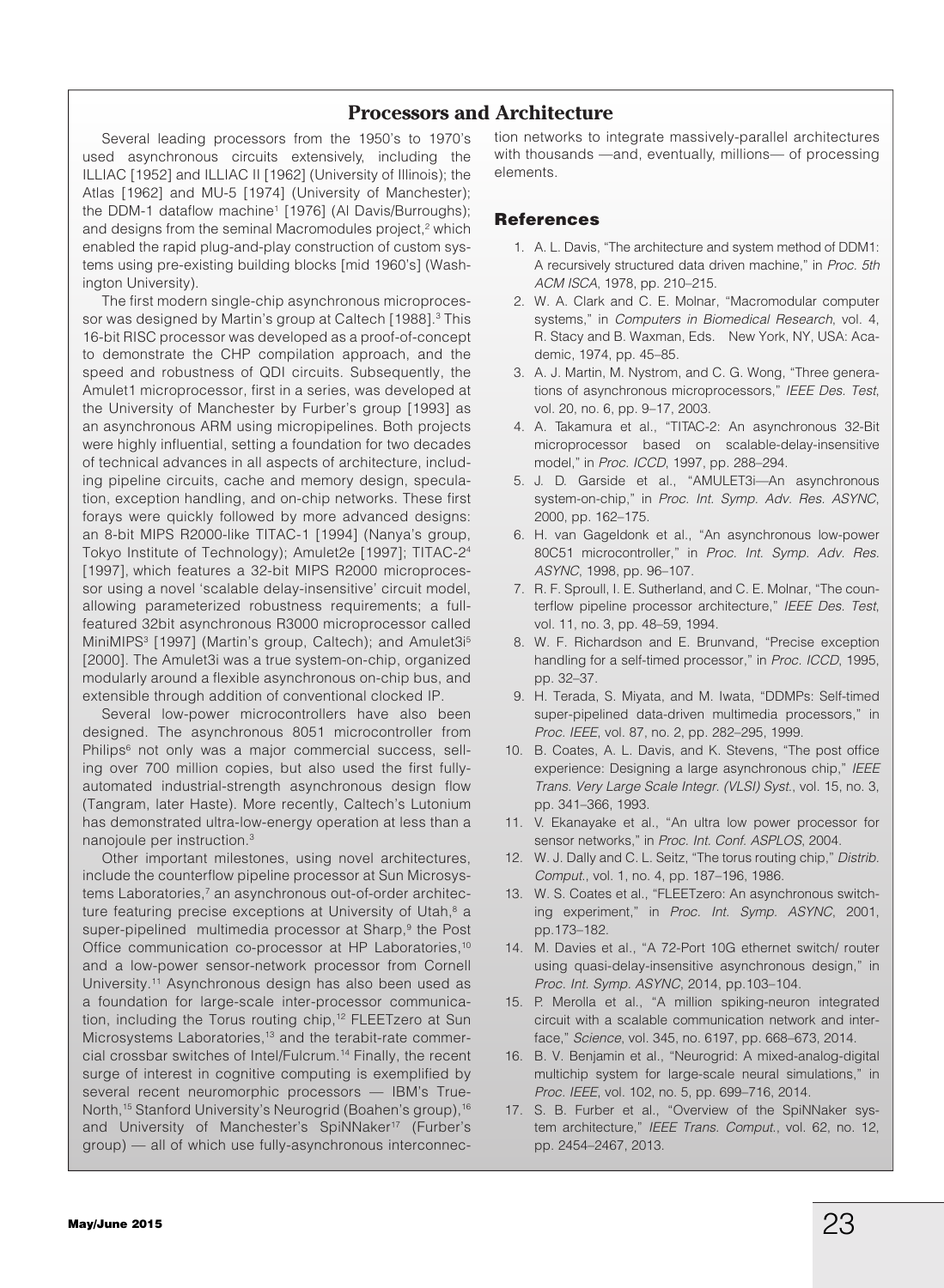asynchronous designs can easily be specified with existing synchronous languages, including SystemC, SystemVerilog, and VHDL, to provide a seamless ''onramp'' for industrial designers. However, given the primacy of the clock and centralized control in these styles, typically extensions and enhancements are required. The latter approach aims to provide entirely new entry specification languages and/or synthesis flows, that are better tailored to an asynchronous paradigm.

Caltech Synthesis Method. One of the earliest and most influential asynchronous modeling and design flows comes from Alain Martin's group at Caltech from the 1980s [16]. The block-structured high-level entry language uses the notion of interacting processes, that communicate through blocking synchronization, augmented with constructs from Hoare's ''communicating sequential processes'' (CSP) language and Dijkstra's guarded commands. A synthesis method based on stepwise refinement has been proposed, using fourphase communication, where the processes are mapped to primitive abstract components whose handshaking protocols are then elaborated and scheduled. Several asynchronous RISC processors and microcontrollers have been modeled and synthesized using this approach (see "Processors and Architecture" sidebar). Alternative approaches have been proposed targeting two-phase communication, including a CSPbased approach by Ebergen based on trace theory and delay-insensitive decomposition [17], and an occambased compilation approach by Brunvand and Sproull.

Philips' Tangram Compiler. In the late 1980s, at Philips Research (Eindhoven), the Tangram language was developed by Kees van Berkel [12]. While also block-structured and based on CSP, it uses an entirely different synthesis flow, modeled more on software compilers. In the first step, a syntax-directed translation directly maps processes to intermediate hardware components, e.g., small control cells and datapath blocks. In the second step, these components are individually mapped to gates, after applying some limited peephole optimizations. A Tangram-based tool flow was used extensively at Philips until the mid-2000s, with back-end physical design performed using commercial synchronous tools (Synopsys, Cadence, Magma), and bundled data timing constraints enforced through directives. This approach was the first fully-automated and industrial-quality asynchronous tool flow, with extensive support for testability, profiling and early power and performance estimation. A Philips-incubated startup company, Handshake Solutions, then migrated the language into a new variant, Haste. A public-domain version, Balsa [18], with some new enhancements, was used for the synthesis of a DMA controller for an asynchronous ARM processor, Amulet 3i (see "Processors and Architecture" sidebar), as well as for an ARM-compatible core, SPA, targeting smart card applications.

Pipelined System Synthesis and Optimization. An entirely different approach is directly to target pipelined microarchitectures. An initial pipelined system and its topology are specified using a set of basic components such as fork/join, split/merge, conditional operation, and loop control. Automated analysis and optimization are then applied to improve system-level performance through path rebalancing, including slack matching (i.e., FIFO insertion), splitting and coalescing of pipeline stages, loop unrolling and automatic pipelining [19], [20]. An automated tool flow, called Proteus [20], was developed at Fulcrum Microsystems for high-performance asynchronous ASICs, incorporating a number of these optimizations, as well as a high-level CSPbased HDL (CAST) and an RTL translator (CAST2RTL). The tool was recently migrated to Intel, and used to design its FM5000/6000 series Ethernet switch chips. An earlier influential approach, called desynchronization [21], provides a direct translation method from a synchronous pipelined netlist to an asynchronous implementation.

Null Convention Logic (NCL) Approaches. Several automated tool flows have been developed for NCLbased systems. A complete compiler which incorporates back-end synchronous tools was developed at Theseus Logic [8], using a standard synchronousstyle HDL as an entry specification language. More recent NCL flows have made significant advances in automated CAD tool integration, support for semi-custom asynchronous libraries, and logic optimization and technology mapping [22], [23].

Other Complete Design Flows. An integrated asynchronous synthesis flow from the startup company, Tiempo, uses high-level Transaction Level Modeling (TLM), based on SystemVerilog, for specification entry [24]. The tool compiles to a gate-level netlist, which is then synthesized to layout using commercial synchronous tools.

Migration of Asynchrony into Synchronous Flows. Synchronous architectures and automated tool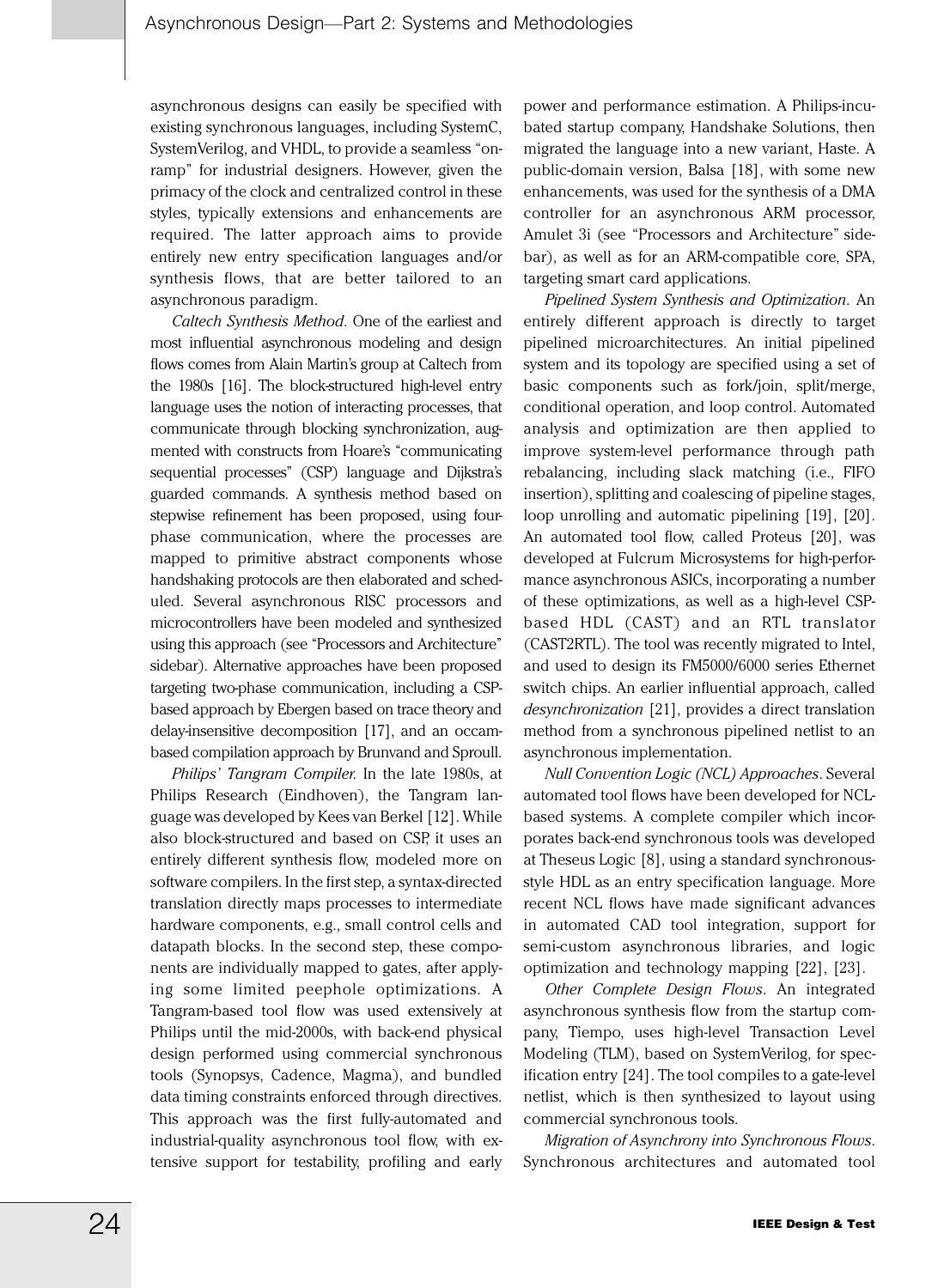# **Testing**

Testing of asynchronous circuits provides both challenges and opportunities which are distinct from the testing of clocked circuits. There has been a body of recent research, for various fault models, test structures, pattern generation, and commercial application.

The absence of a global clock means that an asynchronous design cannot be slowed down simply by using a lower clock rate. In addition, many asynchronous datapaths use level-sensitive latches instead of edgetriggered flip-flops assumed by most synchronous test approaches. Moreover, asynchronous controllers, such as generated by burst-mode and Petri-net based techniques, typically store state on combinational feedback wires or using sequential C elements, rather than using flip-flops. An advantage of some asynchronous circuits, however, is that they exhibit the useful property of *self checking*, entering a deadlock state when subjected to certain stuck-at faults. As a result, fault diagnosis can take advantage of this additional failure mode.<sup>1,2</sup>

Given these distinguishing attributes, much effort within the asynchronous community over the past two decades has focused on developing new test techniques. Early work targeted scan testing for datapaths based on Sutherland's micropipelines.3,4 The key idea was to modify pipeline latches and their controllers to introduce a clocked scan mode of operation. A similar full-scan approach was used commercially at Philips Semiconductors, where it was incorporated into their Tangram asynchronous design flow, and provided test quality equal to that of their commercial synchronous flow (i.e. over 99% stuck-at fault coverage).5 Philips used an alternative asynchronous design-for-testability strategy, based on  $I_{DDQ}$  testing, to detect bridging faults.<sup>6</sup>

While full-scan approaches were promising for micropipelines, the overhead can be unacceptably high when fine-grained high-speed pipelines with shallow stages are used. A partial scan approach was developed for the commercial synthesis flow at Theseus Logic, using synchronous techniques, which yielded 100% stuck-at fault coverage.7 A more recent approach by Shi et al.,<sup>8</sup> targeting Mousetrap pipelines, entirely eliminates the need for scan, relying instead on two interesting properties specific to many high-speed

asynchronous pipelines. First, the datapath uses *normally-transparent* latches instead of flip-flops, thereby allowing an entire multi-stage pipeline to be placed in test mode as a single combinational flowthrough logic block. Second, the asynchronous control circuits are *inherently self-checking* for a large fraction of stuck-at faults (see above), thereby leaving only a small number of faults to expose through test pattern application.

A novel approach to testing delay faults—in particular, timing constraint violations—in asynchronous pipelines has also been proposed.<sup>9</sup> Unlike synchronous approaches, very little testing hardware is added—in fact, none is required for linear pipelines—yet "atspeed" delay faults can be activated using only lowspeed test equipment.

#### **References**

- 1. I. David, R. Ginosar, and M. Yoeli, "Self-timed is self-checking," *J. Electron. Testing*, vol. 6, no. 2, pp. 219–228, 1995.
- 2. S. J. Piestrak and T. Nanya, "Towards totally selfchecking delay-insensitive systems," in *Proc. 25th Int. Symp. Fault-Tolerant Comput*., 1995, pp. 228–237.
- 3. A. Khoche and E. Brunvand, "Testing micropipelines," in *Proc. Int. Symp. ASYNC*, 1994, pp. 239–246.
- 4. O. A. Petlin and S. B. Furber, "Built-in self-testing of micropipelines," in *Proc. Int. Symp. ASYNC*, 1997, pp. 22–29.
- 5. F. te Beest et al., "Automatic scan insertion and test generation for asynchronous circuits," in *Proc. ITC*, 2002, pp. 804–813.
- 6. M. Roncken, "Defect-oriented testability for asynchronous ICs," in *Proc. IEEE*, vol. 87, no. 2, pp. 363–375, 1999.
- 7. A. Kondratyev, L. Sorensen, and A. Streich, "Testing of asynchronous circuits by "inappropriate" means: Synchronous approach," in *Proc. Int. Symp. ASYNC*, 2002, pp. 171–180.
- 8. F. Shi et al., "Test generation for ultra-high-speed asynchronous pipelines," in *Proc. ITC*, 2005.
- 9. G. Gill et al., "Low-overhead testing of delay faults in high-speed asynchronous pipelines," in *Proc. Int. Symp. ASYNC*, 2006, pp. 46–56.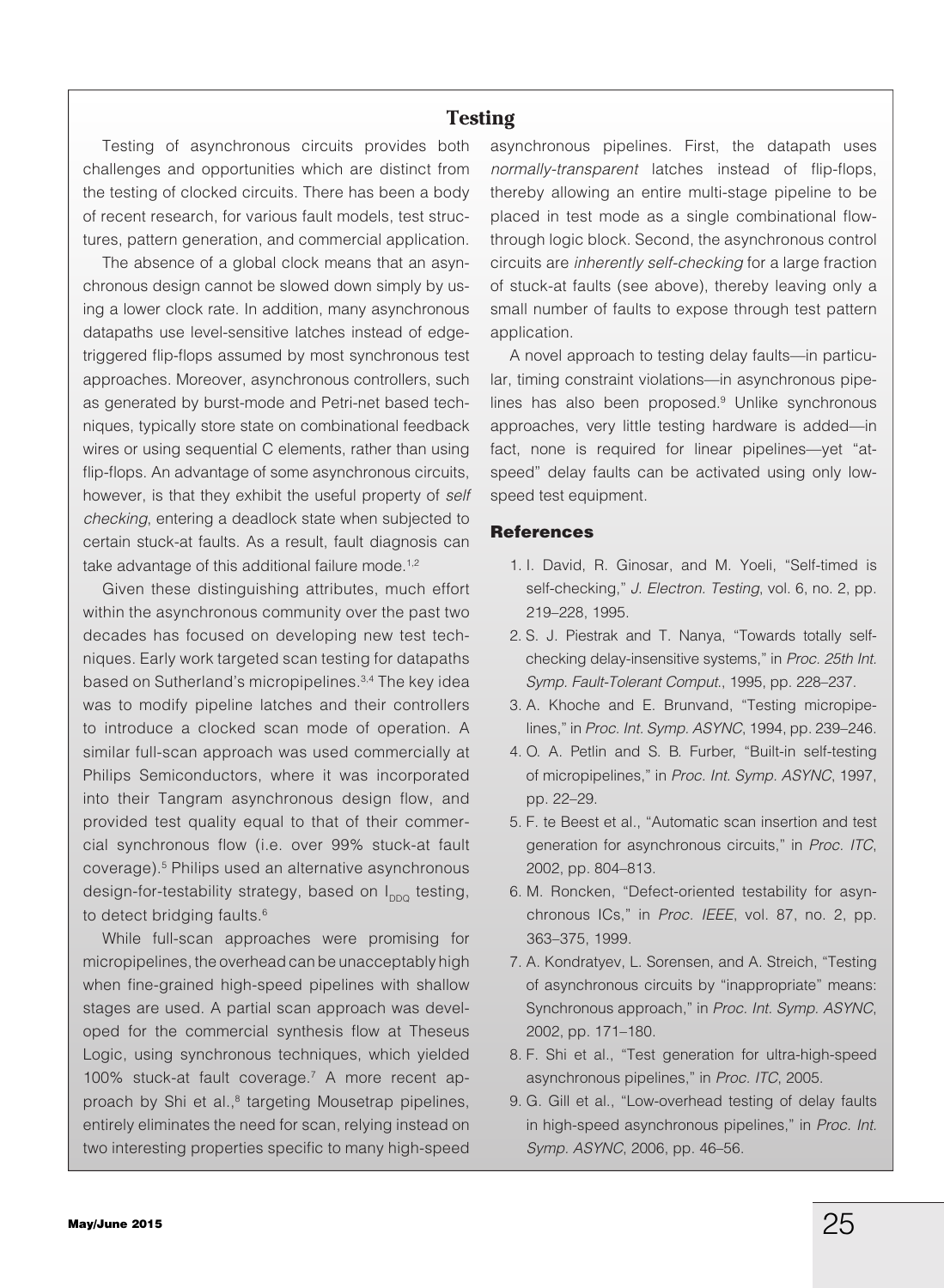flows have also been developed which adopt asynchronous ideas of communicating back pressure and robust handling of long global wires into a clocked system, including latency-insensitive design [25] and synchronous elastic architectures [26].

Controller Synthesis Tools. The two asynchronous controller styles, burst-mode and Petrify, discussed earlier (see ''Synthesis and Optimization'') are each supported by automated public-domain tool flows. The MINIMALIST package, for burst-mode synthesis, includes algorithms for optimal state encoding and hazard-free two-level logic minimization, scripts to explore design-space tradeoffs, support for automatic insertion of initialization circuitry, and mapping to a Verilog netlist [2]. The Petrify tool [7] includes a wide range of algorithms for state encoding, logic optimization and technology mapping.

Testing. Support for testability is a critical component of any tool flow. Asynchronous design offers unique challenges, given the lack of a global clock and the requirement of hazard-free design. An overview of recent advances is highlighted in the ''Testing'' sidebar.

### Performance and timing analysis

Performance and timing analysis are important components in developing optimized designs and practical tool flows. Asynchronous circuits and systems, with their lack of fixed-rate clock, and their use of fine-grained concurrency between small interacting components, pose distinct challenges and opportunities for such analysis.

Several general approaches have been proposed to analyze the operation of a concurrent system, which is modeled in the form of a Petri net or Event-Rule system. There are two main alternative approaches to model event timing: 1) using stochastic models (e.g., exponential delay), [27], [28] or 2) using min-max bounds [29]. The former approach provides metrics for average-case throughput, which can be used both to derive early performance estimates and to guide performance-driven optimization. The latter approach, which identifies min/max bounds on the separation of pairs of events over the entire operating lifetime of a system, provides useful timing information as well as formal event ordering guarantees that enable hardware simplification. Other approaches target the specialized problem of performance analysis of pipelined asynchronous systems [19], [20].

# Formal verification and design validation

From a formal perspective, asynchronous circuits are instances of concurrent systems, and general techniques for this domain have been effectively used. The application of trace theory was pioneered by Dill [30], which models a concurrent system as an interaction of finite automata, and verifies basic safety properties through a conformance relation, with extensions to handle liveness and fairness properties using infinite automata. The focus is on speed-independent, QDI and DI circuits, and the method was used to verify arbiters, queues, and other systems. Other approaches use reachability analysis and model checking, including techniques to incorporate timing constraints, to validate implementations, such as are included in the Petrify tool [7], which can also formally check the consistency and well-formedness of specifications. Simulation, and functional and timing validation, techniques have also been developed for industrial flows at Tiempo [24] and Fulcrum/Intel [20].

#### **ASYNCHRONOUS DESIGN IN THE PAST DECADE OF SO**

has experienced a tremendous surge of interest, as designers grapple with the challenges of deepsubmicron technology and large-scale heterogeneous system integration. Several significant inroads have been breached into the mainstream commercial world, both through major established companies and diverse startups. These have demonstrated benefits in important application areas, such as embedded microcontrollers, networks-on-chip, and high-performance Ethernet switch chips and FPGA's. There have also been promising advances in more radical emerging applications, such as ultra-low-energy design, neuromorphic computing, continuous-time DSP's, handling of extreme environments, nanomagnetics, flexible electronics, and energy harvesting. The inherent plug-and-play assembly, on-demand operation, and flexible communication strategies of the asynchronous regime fit well in a world where variability and unpredictability are first-class concerns, and where support for large-scale assembly of heterogeneous parallel architectures is becoming a critical requirement.

Design challenges still remain, however. The historical lack of commercial development of asynchronous CAD tools, coupled with some of the unique features of asynchronous systems, has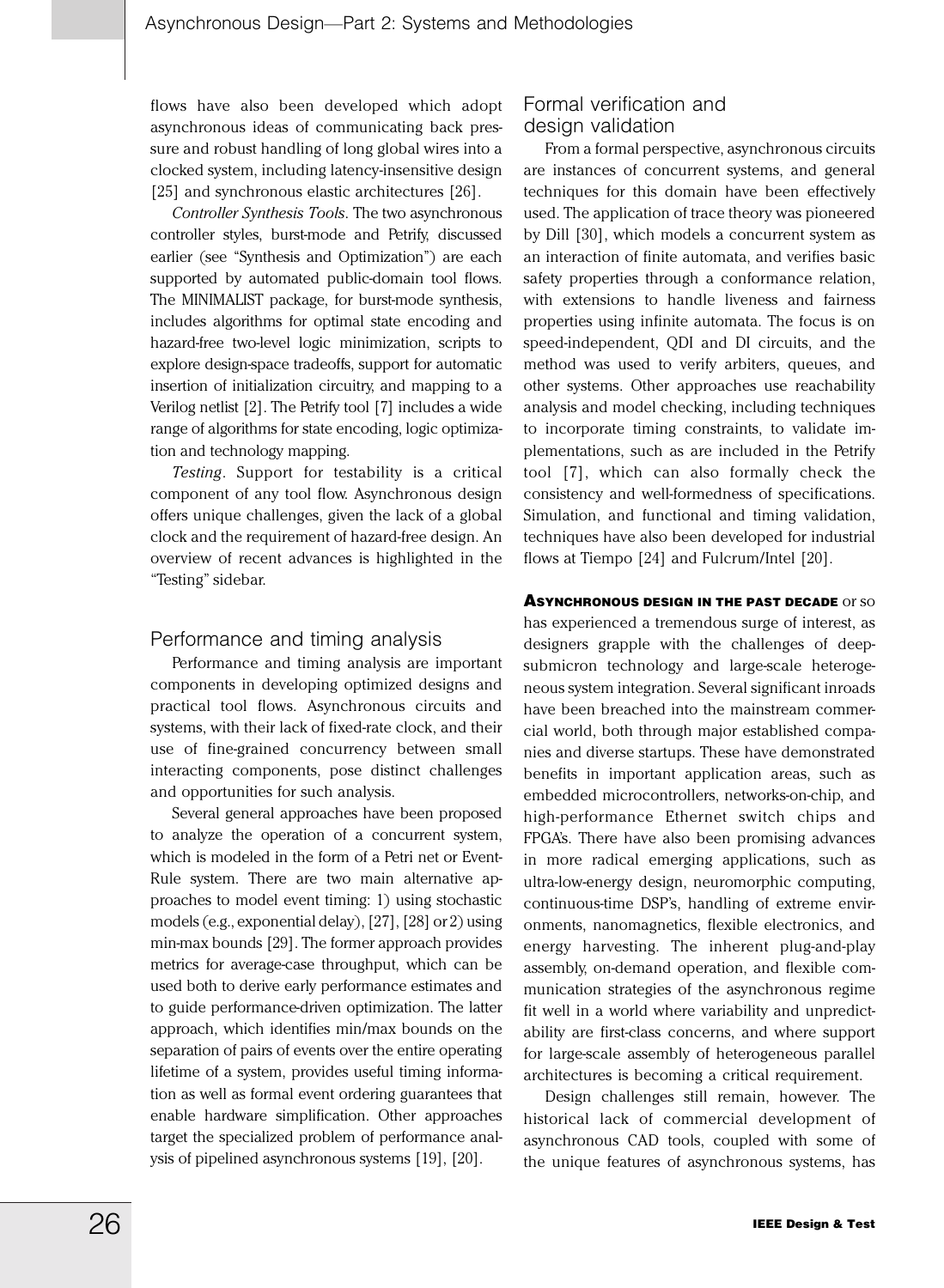led researchers to several alternative directions. At current standing, automated tool flows for synthesis, optimization and testability have been developed and used at several companies, but these custom inhouse tools typically are specialized for particular design styles, and are not generally available to other researchers and designers. It is hoped, and anticipated, that this interest will drive the EDA industry to become partners in establishing asynchronous standards-based languages and widelyavailable commercial-grade tool flows. Inroads are also needed to better educate the microelectronics community, including the next generation of designers.

On occasion, designers have tried to harness asynchronous benefits by targeting an individual component for asynchronous implementation within a complex clocked system. However, the speed benefits of asynchrony, especially at the level of subclock-period, can sometimes be lost to the synchronization needed at mixed-timing interfaces, as happened with the RAPPID instruction length decoder. This has led many designers to believe that asynchronous design always has to be an all-or-nothing approach. However, several other examples-e.g., IBM's FIR filter, Intel/Fulcrum's Ethernet switch chips, CT-DSP's, GALS NoCs, etc.-have shown that mixing asynchronous with synchronous logic can, in many cases, be a highly-viable paradigm, and perhaps the best way forward for greater penetration into industry.

Finally, there is much at stake with emerging computing technologies, which represent both an opportunity and a challenge to asynchronous design. While the precise role of asynchronous design in technologies such as quantum cellular automata, nanomagnetics, self-assembled molecular electronics, etc., is as yet unclear, it is generally believed that some form of asynchrony will inevitably be required to enable these novel computing paradigms.

## Acknowledgment

The authors appreciate the funding support of the National Science Foundation under Grants CCF-1219013, CCF-0964606, and OCI-1127361.

## $\blacksquare$  References

[1] S. M. Nowick and D. L. Dill, "Exact two-level minimization of hazard-free logic with multiple-input changes,'' IEEE Trans. Comput.-Aided Design Integr. Circuits Syst., vol. 14, no. 8, pp. 986–997, 1995.

- [2] R. M. Fuhrer et al., MINIMALIST: An Environment for the Synthesis, Verification and Testability of Burst-Mode Asynchronous Machines. Dept. Comp. Sci., Columbia Univ., Tech. Report CUCS-020-99. [Online]. Available: http://hdl.handle. net/10022/AC:P:29316; http://www.cs.columbia.edu/ ~nowick/asynctools.
- [3] D. S. Kung, "Hazard-non-increasing gate-level optimization algorithms," in Proc. IEEE/ACM Int. Conf. Comput.-Aided Design (ICCAD 92), 1992, pp. 631–634.
- [4] S. M. Nowick and C. W. O'Donnell, "On the existence of hazard-free multi-level logic," in Proc. 9th IEEE Int. Symp. Adv. Res. Asynch. Circuits Syst. (ASYNC 03), 2003, pp. 109–120.
- [5] S. M. Nowick and D. L. Dill, "Synthesis of asynchronous state machines using a local clock,'' in Proc. IEEE Int. Conf. Comput. Design (ICCD 91), 1991, pp. 192–197.
- [6] A. Marshall, B. Coates, and P. Siegel, ''Designing an asynchronous communications chip," IEEE Design & Test, vol. 11, no. 2, pp. 8–21, 1994.
- [7] J. Cortadella et al., "Petrify: A tool for manipulating concurrent specifications and synthesis of asynchronous controllers,'' IEEE Trans. Inf. Syst., vol. E80-D, no. 3, pp. 315–325, 1997. [Online]. Available: http://www.lsi.upc.edu/~jordicf/petrify.
- [8] M. Ligthart et al., "Asynchronous design using commercial HDL synthesis tools," in Proc. 6th IEEE Int. Symp. Adv. Res. Asynch. Circuits Syst. (ASYNC 00), 2000, pp. 114–125.
- [9] K. S Stevens, R. Ginosar, and S. Rotem, ''Relative timing [asynchronous design]," IEEE Trans. Very Large Scale Integr. (VLSI) Syst., vol. 11, no. 1, pp. 129–140, 2003.
- [10] C. J. Myers and T. H.-Y. Meng, "Synthesis of timed asynchronous circuits," IEEE Trans. Very Large Scale Integr. (VLSI) Syst., vol. 1, no. 2, pp. 106-119, 1993.
- [11] H. Jacobson et al., "High-level asynchronous system design using the ACK framework," in Proc. 6th IEEE Int. Symp. Adv. Res. Asynch. Circuits Syst. (ASYNC 00), 2000, pp. 93–103.
- [12] K. van Berkel, Handshake Circuits: An Asynchronous Architecture for VLSI Programming. Cambridge, U.K.: Cambridge University Press, 1993.
- [13] J. Hansen and M. Singh, "A fast branch-and-bound approach to high-level synthesis of asynchronous systems," in Proc. Int. Symp. Asynch. Circuits Syst. (ASYNC-10), 2010, pp. 107–116.